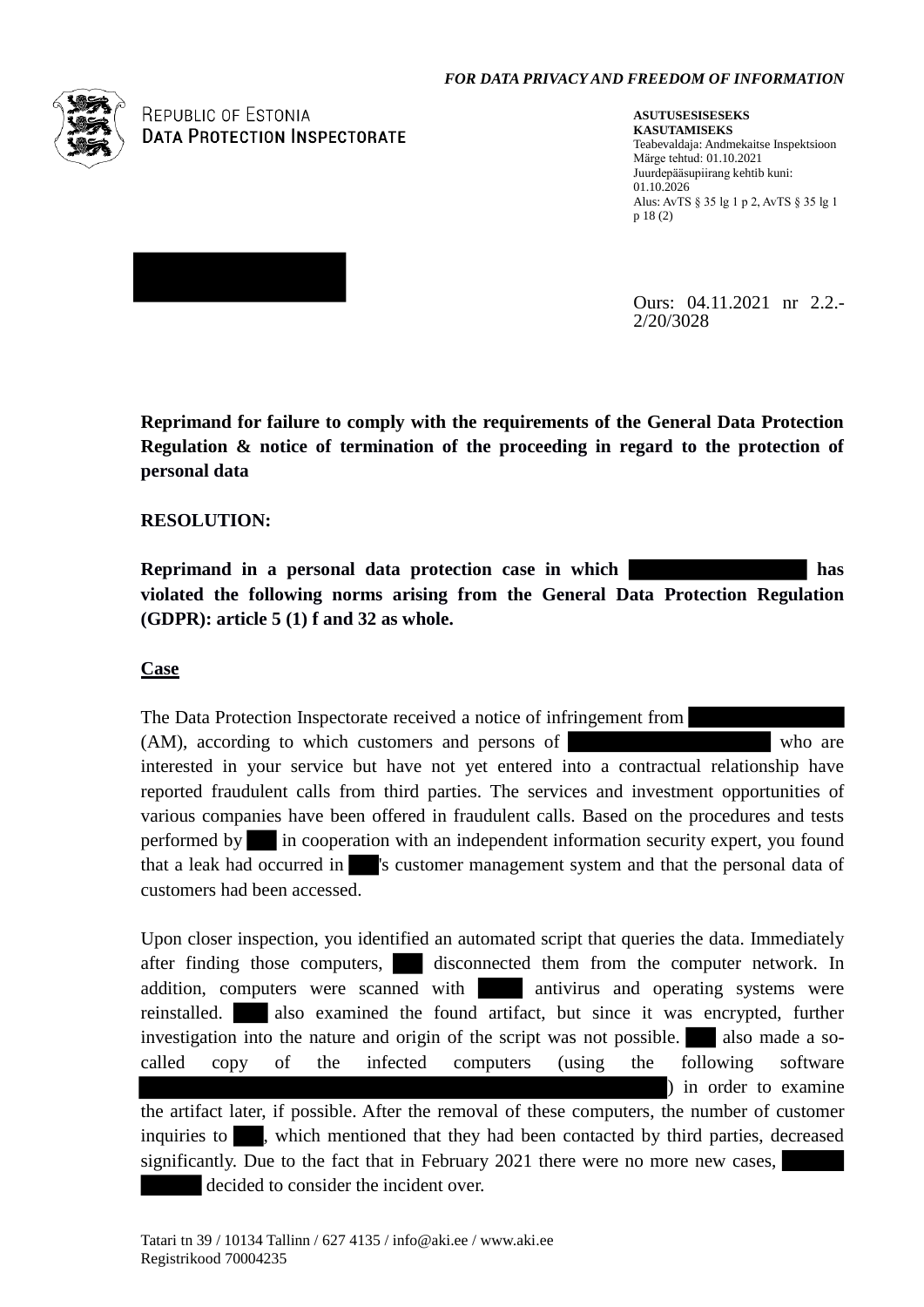You confirmed that the data leak was made possible due to insufficient security measures.

We clarify that when processing personal data, the controller must ensure that personal data are processed in a way that ensures appropriate security of personal data, including protection against unauthorized or unlawful processing, using appropriate technical or organizational measures (see Article 5 (1) (f) and Article 32). The controller must also take measures to reduce human error. It is currently clear that had not implemented adequate safeguards to protect personal data.

In order to ensure security and to prevent processing in breach of the General Data Protection Regulation, the controller must assess the risks associated with the processing and implement measures to mitigate those risks, such as encryption. Taking into account the latest scientific and technological developments and the costs of implementing the measures, those measures should ensure the necessary level of security, including confidentiality, appropriate to the risks and the nature of the personal data to be protected. The data security risk assessment should consider the risks arising from the processing of personal data, such as the accidental or unlawful destruction, loss, alteration and unauthorized disclosure of, or access to, personal data transmitted, stored or otherwise processed, which may in particular result in physical, material or non-material damage.

## **Taking into account the fact that :**

1) prepared a plan to train employees in the field of information security;

2) mapped the scope of the incident and identified a system that enabled the unauthorized processing of personal data by third parties;

3) informed the data subjects affected by the violation;

4) checked the logs of the databases of their systems, including the access logs of the employees, and included the help of the company Cybers, which specializes in information security, to help improve the situation.

5) initiated a project to transfer customer data to a database limited by even stricter security requirements;

6) perform regular stress tests on existing as well as new systems;

7) reviewed the restrictions on access to all databases and limited the number of users who can access sensitive customer information;

8) audited the users of the customer management software;

9) audited all user accounts that have access to the customer data database;

10) prepared instructions for customer support / sales department on how to help and what  $data to collect from persons who turn to for a given violation;$ 

11) implemented a comprehensive security solution, which is the solution offered by , which helps to prevent the occurrence of similar incidents in the future;

12) checked the security of the mobile app;

13) performed compliance control of information security standards and requirements; and

14) has been able to stop the leakage by taking appropriate measures

# **we close the supervision procedure and reprimand Article 58 (2) (b) of the General Data Protection Regulation and draw attention once again to the following:**